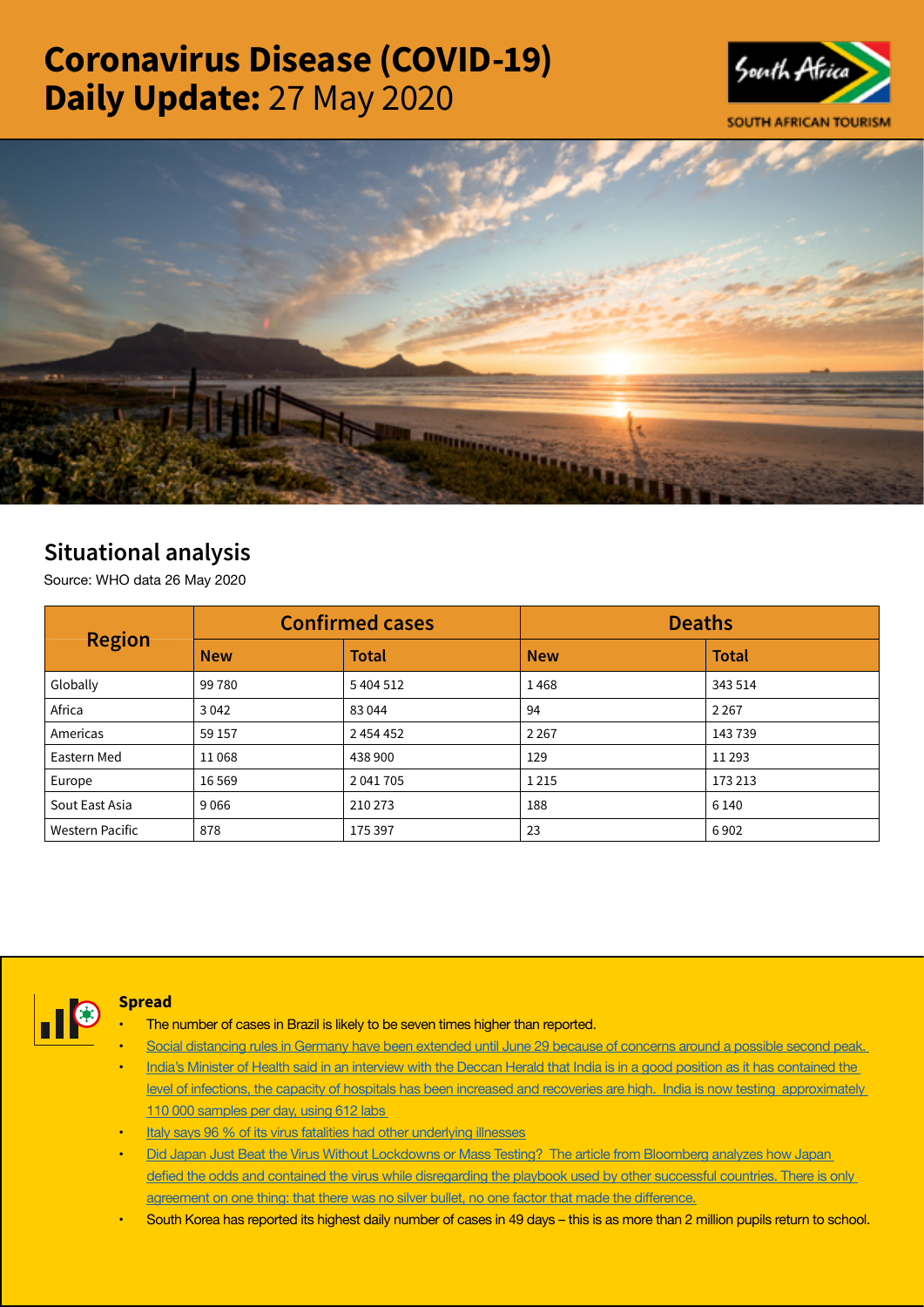

### South Africa:

| <b>Date</b> | <b>Tests</b> | <b>Negative</b> | <b>Positive</b> | <b>Deaths</b> | $% + /$<br><b>Tests</b> | % test/Pop<br>(58780000) | <b>Fatality Rate</b><br>(Deaths/<br>Pos) | Recover-<br><i>ies</i> | <b>Recovery Rate</b><br>% (Rec/Pos) |
|-------------|--------------|-----------------|-----------------|---------------|-------------------------|--------------------------|------------------------------------------|------------------------|-------------------------------------|
| 20 May      | 506 861      | 488 858         | 18 003          | 339           | 3,55                    | 0,86                     | 1,86                                     | 8950                   | 50                                  |
| 21 May      | 525 433      | 506 296         | 19 137          | 369           | 3,64                    | 0,89                     | 1,93                                     |                        |                                     |
| 22 May      | 543 032      | 522 907         | 20 1 25         | 397           | 3,71                    | 0,92                     | 1,97                                     | 10 104                 | 50                                  |
| 23 May      | 564 370      | 543 027         | 21 343          | 407           | 3,78                    | 0,96                     | 1,91                                     | 10 104                 | 47                                  |
| 24 May      | 583 855      | 561 272         | 22 5 83         | 429           | 3,87                    | 0,99                     | 1,90                                     | 11 100                 | 49                                  |
| 25 May      | 596 777      | 573 162         | 23 615          | 481           | 3.96                    | 1,02                     | 2,04                                     | 11 917                 | 50                                  |
| 26 May      | 605 991      | 581727          | 24 264          | 524           | 4,00                    | 1,03                     | 2,16                                     | 12741                  | 53                                  |

#### SOUTH AFRICA NEWS

- EDITORIAL: SA's closed skies risk turning Ramaphosa's 'new gold' into dust Tourism accounts for almost 10% of all jobs, and more than  $8\%$  of GDP  $-$  a strong argument for opening the sector, albeit safely
- SAA prepares for take-off again South African Airways (SAA) plans to restart [domestic](https://businesstech.co.za/news/business/401975/saa-prepares-for-take-off-again/) flights as soon as it is given official approval by the [government.](https://businesstech.co.za/news/business/401975/saa-prepares-for-take-off-again/)
- You can now buy tickets for [domestic](https://www.businessinsider.co.za/flight-tickets-available-from-june-1-2020-5) flights next week but you'll have to move fast While there is still some [uncertainty](https://www.businessinsider.co.za/flight-tickets-available-from-june-1-2020-5) about who will be able to fly, the first domestic flights are now available.
- [FlySafair wants SA government to 'subsidise aviation industry' during level 3](https://www.iol.co.za/travel/travel-news/flysafair-wants-sa-government-to-subsidise-aviation-industry-during-level-3-48561998)
- **Lockdown causes 'total devastation' to tourism & hospitality**
- Most industries will return to work in June, but this sector, which employs over 700 000 people directly and twice that [amount indirectly, sees no end in sight.](https://www.moneyweb.co.za/news/south-africa/lockdown-causes-total-devastation-to-tourism-and-hospitality/)
- [Churches, mosques, synagogues reopen 1 June here's what services will be like](https://www.businessinsider.co.za/what-religious-worship-will-be-like-under-level-3-2020-5)
- Religious services to resume under Level 3, but limited to 50 people President Cyril Ramaphosa says the National [Coronavirus Command Council has acceded to proposals put forward to it by religious leaders.](https://www.dailymaverick.co.za/article/2020-05-26-religious-services-to-resume-under-level-3-but-limited-to-50-people/)
- [Coronavirus Morning Update: Last on cigarette ban, more on hotspots and testing backlogs](https://www.health24.com/Medical/Infectious-diseases/Coronavirus/coronavirus-morning-update-latest-on-cigarette-ban-more-on-hotspots-and-testing-backlogs-20200527-3)
- Taverns want to use a click-and-collect scheme to sell booze in Level 3 here's how it works. Tavern owners are arguing they can safely offer alcoholic drinks for sale, for off-site [consumption,](https://www.businessinsider.co.za/how-the-click-and-collect-plan-for-booze-from-taverns-would-work-2020-5) using an online platform.
- Hard Lockdown unsustainable economy had to be reopened Health Minister Zweli Mkhize cited social distress, [unemployment and recession for easing the Covid-19 lockdown to Level 3. And while Tuesday's four-hour National](https://www.dailymaverick.co.za/article/2020-05-27-hard-lockdown-unsustainable-economy-had-to-be-re-opened/)  [Council of Provinces session had Health MECs talking of a post-Covid-19 legacy of improved public health, serious](https://www.dailymaverick.co.za/article/2020-05-27-hard-lockdown-unsustainable-economy-had-to-be-re-opened/)  [questions remain on how key governance decisions are made.](https://www.dailymaverick.co.za/article/2020-05-27-hard-lockdown-unsustainable-economy-had-to-be-re-opened/)
- • Minister's briefing sows lockdown level confusion Health minister's [presentation](https://www.businesslive.co.za/bd/national/health/2020-05-26-ministers-briefing-sows-lockdown-level-confusion/) shows Covid-19 hotspots could [remain on level 4 while rest of country moves to level 3](https://www.businesslive.co.za/bd/national/health/2020-05-26-ministers-briefing-sows-lockdown-level-confusion/)
- Patel concedes handling of some lockdown rules was poor Government erred in not communicating that clothing list [was drawn up with retailers, minister says](https://www.businesslive.co.za/bd/national/2020-05-26-patel-concedes-handling-of-some-lockdown-rules-was-poor/)
- [NEWS ANALYSIS: Tobacco ban poses biggest threat to public's faith in state's reasonableness](https://www.businesslive.co.za/bd/national/2020-05-27-news-analysis-tobacco-ban-poses-biggest-threat-to-publics-faith-in-states-reasonableness/)
- Government facing myriad of court challenges over lockdown rules Legal challenges against the government are [mounting as several opposition parties, teacher unions and civil rights organisations are approaching courts to](https://www.timeslive.co.za/news/south-africa/2020-05-27-government-facing-myriad-of-court-challenges-over-lockdown-rules/)  [challenge lockdown regulations and the constitutionality of its decisions.](https://www.timeslive.co.za/news/south-africa/2020-05-27-government-facing-myriad-of-court-challenges-over-lockdown-rules/)

UIF [scrambles](https://select.timeslive.co.za/news/2020-05-27-uif-scrambles-to-fix-website-as-covid-19-relief-claims-pile-up/) to fix website as Covid-19 relief claims pile up